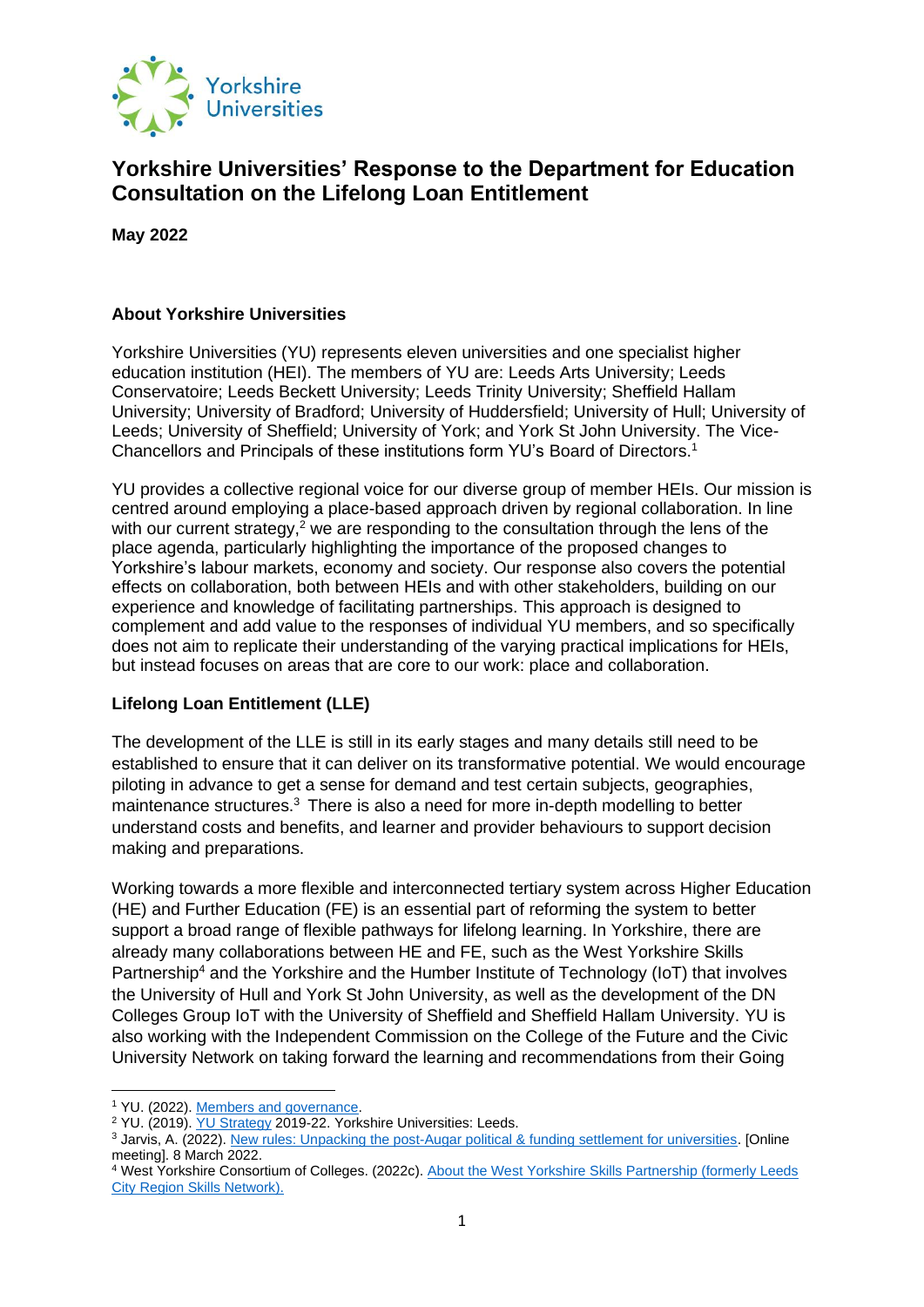Further and Higher Report, to feed into strengthening collaboration between colleges and universities across the region.<sup>5</sup>

Comprehensive support for existing and emerging partnerships and collaboration will be essential to ensuring that the LLE provides transformational opportunities. There are important local, sub-regional and regional elements to these partnerships that will support the development of the LLE to help address skills challenges of the different areas and meet the demands of employers. Yorkshire is well placed to explore how the LLE can address local skills needs due to the strong links between YU and Yorkshire and Humber Councils (YHC), which represents twenty-two Local Authorities (LAs) and two Mayoral Combined Authorities (MCAs) in Yorkshire.<sup>6</sup> This partnership between HE, LAs, MCAs, Local Enterprise Partnerships (LEPs), and employers, has also been strengthened through the YU Task and Finish Group on Graduate Employment and Employability. A broad range of stakeholders from these groups have been engaged in developing a report on collaboration to support the employment and employability of graduates in Yorkshire, which outlines an agreed set of priority areas and suggested actions to build on existing work. This illustrates the strong networks and appetite to collaborate around education and skills across the region, which could be harnessed further to contribute towards the development of the LLE. There are a broad range of existing mechanisms and structures that the LLE can build on, including Local Skills Improvement Plans (LSIPs), such as the South Yorkshire Skills Accelerator,<sup>7</sup> and Skills Accelerator Development Funds, as awarded to the TEC Partnership.<sup>8</sup>

Encouraging and supporting diverse partnership models is essential to ensuring that the LLE is a connected and joined up system that meets the needs of employers and learners. It is important to recognise that partnerships need resources to set up, maintain and develop, and it is important that funding and regulation promote collaboration. If funding or regulation is restrictive of collaborative provision or projects then this will be detrimental to the development of the LLE. Regulation should be proportionate and build on existing systems so that it protects students without taking resources away from delivery of provision or disincentivising partnerships.

The LLE aims to help address employer needs by filling skills gaps and supporting talent pipelines. To achieve this aim, it will be important for the development of provision to build on local understanding and up-to-date intelligence and information about local labour markets. In Yorkshire, there is already a commitment to improving the collation, sharing, analysis and interpretation of data to support more effective action in the region as a priority area of the YU Graduate Employment and Employability Report. This use of local information should also be supported by national intelligence, particularly through the Future Skills Unit and Levelling Up Data Unit, which should both ensure that the information they gather can be effectively utilised by partners at local and regional levels.

In order to support employers, it is important that top-down ideas of employer-relevance or 'high-value learning' for the needs of the employers and the economy are not used as a

<sup>5</sup> Civic University Network, Sheffield Hallam University & the Independent Commission on the College of the Future. (2022). [Going further and higher How collaboration between colleges and universities can transform lives](https://www.collegecommission.co.uk/going-further-and-higher)  [and places.](https://www.collegecommission.co.uk/going-further-and-higher)

<sup>&</sup>lt;sup>6</sup> YHC & YU. (2021). [Yorkshire and Humber Councils Memorandum of Understanding](https://yorkshireuniversities.ac.uk/wp-content/uploads/sites/15/2021/07/YH-Councils-and-YU-MOU-July-2021.pdf) with Yorkshire Universities. <sup>7</sup> South Yorkshire Skills Accelerator. (2022). [The South Yorkshire Skills Accelerator is putting business](https://sy-skillsaccelerator.co.uk/)  [engagement at the heart of the regional skills agenda.](https://sy-skillsaccelerator.co.uk/)

<sup>8</sup> Grimsby Institute. (2021). TEC Partnership leads winning bid for share of £65m government flagship investment [programme.](https://grimsby.ac.uk/tec-partnership-leads-winning-bid-for-share-of-65m-government-flagship-investment-programme/)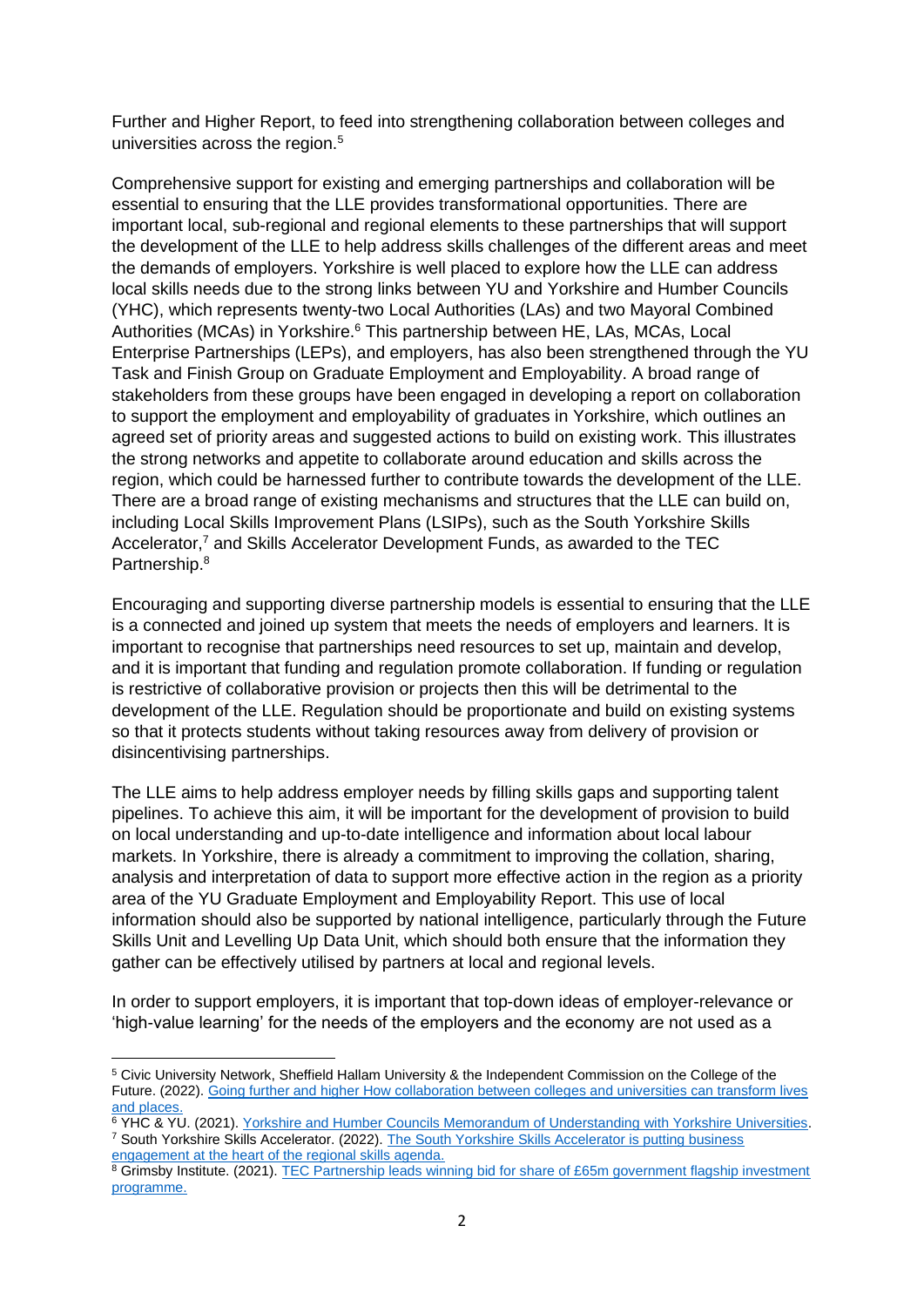basis to impose restrictions. Central support, guidance, and regulation should be kept flexible to enable adaptation to local needs. It is extremely difficult to define or measure employer-relevance or 'high-value' learning or skills and these areas will see lots of variation across geographies and time; attempts to restrict provision based on currently thinking around these ideas is unlikely to be flexible enough to adapt to such differences, particularly in relation to the unpredictability of future skills needs. It is important to encourage and build on the diversity of the HE and FE systems across all subjects, which benefits the development of skills and talent at local, regional, and national levels. Yorkshire benefits from having a broad and diverse range of HE and FE provision across all subjects. There needs to be wide LLE eligibility for all subjects recognising the importance of transferable skills, adaptability and creativity between a broad range of sectors and job roles across the economy. There should be minimal restrictions to ensure that the LLE truly supports expanding opportunities and that learners have flexibility and choice. Learners should be supported to make the best decisions through the availability of advice and guidance rather than restricting options.

Instead of adopting a narrow approach to subject and course eligibility, it would be better to support the development and strengthening of relationships between providers and employers to build on the existing importance given to employability within the education system and to allow dynamic responses to changing needs. This approach should recognise that different areas will have different skills needs and will be building on a variety of existing partnerships, any centrally imposed restrictions that cannot fully account for these differences would not be in line with the government's levelling up agenda.

In line with expanding options across all subjects, it would be unhelpful to divide and categorise courses into either technical or academic courses as most provision involves a mix of both elements, and this overlap is highly beneficial to well-rounded development. Furthermore, the LLE needs to support pathways across courses with a range of more academic or more technical focuses to meet changing employer needs and to support the changing needs of learners across their lifetime.

Universities across Yorkshire are already working to ensure that their courses and the broader HE experiences of their students have employability embedded throughout and that this adapts to the changing needs of employers. Through the YU Graduate Task and Finish Group, stakeholders across the region have committed to work collaboratively to understand the changing needs of businesses and help students and graduates understand the challenges employers might be facing, such as technology adoption, net zero, ageing workforce, supply chain management, succession planning.

Local piloting would help providers understand the how modular provision can be developed in a way that connects employer needs with choice and flexibility for learners. Local pilots would create a better understanding of local demand from learners and employers, which will be essential for providers to develop the qualifications needed. It will be important for providers to develop their understanding of the skills needs, career and educational stages and geographic mobility of different types of learners who are interested in modular learning. It will also be important to strengthen understanding of the LLE amongst employers so that they support their employees in retraining and upskilling. Furthermore, it is vital that employers have information and support to ensure they can connect into the talent of other learners in all parts of the education system, as the Skills for Growth programme is currently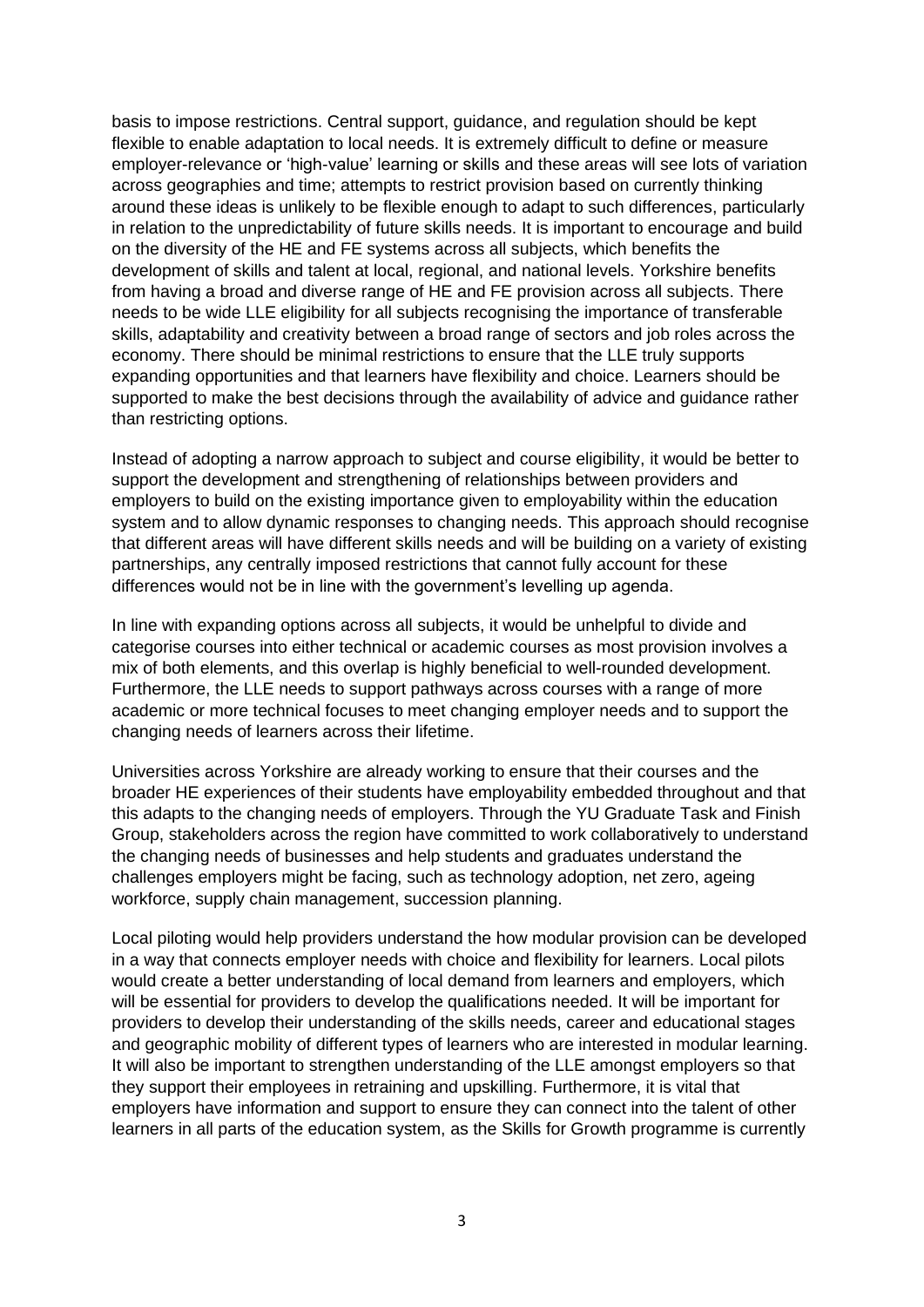working on in Leeds City Region.<sup>9</sup> Piloting could also test how different levels of qualifications and completed modules will be understood and valued by employers. Providers will need to understand employer engagement in order to shape their provision to employer needs. The importance of this interconnected understanding of demand through local pilots also highlights the need to build on existing partnerships and share information throughout.

Yorkshire provides a valuable testing ground for LLE pilots due to its strong HE and FE sectors, ongoing collaboration networks, and the potential to contribute significantly to the governments levelling up strategy. The LLE could help provide alternative pathways to support the continued learning and development of young people in Yorkshire who currently – for different reasons – get lower grades at GCSE and A level grades than those in London and the South East,<sup>10 11</sup> as well as providing opportunities to those who could benefit from continuing their education later in life.

Yorkshire is already at the forefront of these developments. For example, Sheffield Hallam University is involved in the Office for Students (OfS) short courses trial working with partners in the area on short courses for Developing Leadership Skills in the Early Years Sector and Developing Data Analytics skills in the Healthcare Sector.<sup>12</sup> These initiatives can be built on to work out levels of demand and how to grow the LLE in a manageable way.

Access to fee loans and maintenance will be central to the success of the LLE in opening up opportunities for all. A 2018 report by UUK found that one of the key reasons those who considered part-time HE in the UK did not pursue it as an option was financial concerns, with the most cited reasons being tuition fees  $(44%)$  and the cost of living  $(42%)$ .<sup>13</sup> This is especially important given that the Consumer Price Index (CPI) is forecast to average 10% at the end of this year,<sup>14</sup> while maintenance loans are due to increase only 3.2% in September in England.<sup>15</sup>

There should be broad eligibility criteria for student finance so everyone can benefit in the most flexible way possible across their lifetime, without age restrictions, and to support all forms of upskilling and reskilling, including through low intensity, part-time, and virtual courses that are easier to fit around other commitments. How maintenance is provided will be essential to giving opportunities to those who have missed out and want to access HE as mature or part-time leaner and may need more support with higher, and rising, costs of living e.g. childcare and housing.<sup>16</sup> Consideration should be given to the circumstances of different learners, some of whom may require extra support to access the LLE, particularly those with caring responsibilities. Delivering on the delayed proposal to introduce Sharia compliant loans would also have a positive impact on expanding educational opportunities.<sup>17</sup>

It is also essential that there is sustainable funding for modular provision to support course delivery, including high-cost courses, additional administrative costs, and wrap-around

<sup>9</sup> Leeds City Region Enterprise Partnership. (2022). [Skills for Growth.](https://www.the-lep.com/business-support/skills-and-training/skills-for-growth/)

<sup>10</sup> Ofqual. (2021)[. Infographics for GCSE results, 2021.](https://www.gov.uk/government/publications/infographic-gcse-results-2021/infographics-for-gcse-results-2021)

<sup>11</sup> Ofqual. (2021)[. Infographics for A level results, 2021.](https://www.gov.uk/government/publications/infographic-a-level-results-2021/infographics-for-a-level-results-2021)

<sup>12</sup> OfS. (2021)[. Higher education short course trial.](https://www.officeforstudents.org.uk/advice-and-guidance/skills-and-employment/higher-education-short-course-trial/funded-projects/)

<sup>&</sup>lt;sup>13</sup> UUK. (2018). [Lost Learners.](https://www.universitiesuk.ac.uk/what-we-do/policy-and-research/publications/lost-learners)

<sup>14</sup> BoE. (2022). [Monetary Policy Summary and Minutes of the MPC Meeting, 5 May.](https://www.bankofengland.co.uk/monetary-policy-summary-and-minutes/2022/may-2022) Bank of England: London.

<sup>15</sup> Dickinson, J. (2022)[. Low-income students will be hardest hit by the stealth that underpins the spring](https://wonkhe.com/blogs/low-income-students-will-be-hardest-hit-by-the-stealth-that-underpins-the-spring-statement/?utm_medium=email&utm_campaign=Wonkhe%20Mondays%20-%2028%20March&utm_content=Wonkhe%20Mondays%20-%2028%20March+CID_297a9b1beefabc0471c9d4838092db90&utm_source=Email%20marketing%20software&utm_term=and%20what%20the%20sector%20can%20do%20to%20alleviate%20its%20impacts)  [statement.](https://wonkhe.com/blogs/low-income-students-will-be-hardest-hit-by-the-stealth-that-underpins-the-spring-statement/?utm_medium=email&utm_campaign=Wonkhe%20Mondays%20-%2028%20March&utm_content=Wonkhe%20Mondays%20-%2028%20March+CID_297a9b1beefabc0471c9d4838092db90&utm_source=Email%20marketing%20software&utm_term=and%20what%20the%20sector%20can%20do%20to%20alleviate%20its%20impacts) WonkHE.

<sup>&</sup>lt;sup>16</sup> Day, N. (2022)[. New rules: Unpacking the post-Augar political & funding settlement for universities.](https://wonkhe.com/events/new-rules/) [Online meeting]. 8 March 2022.

<sup>&</sup>lt;sup>17</sup> Dickinson, J. (2022)[. The living standards rollercoaster is much worse for students. WonkHE.](https://wonkhe.com/wonk-corner/the-living-standards-rollercoaster-is-much-worse-for-students/)